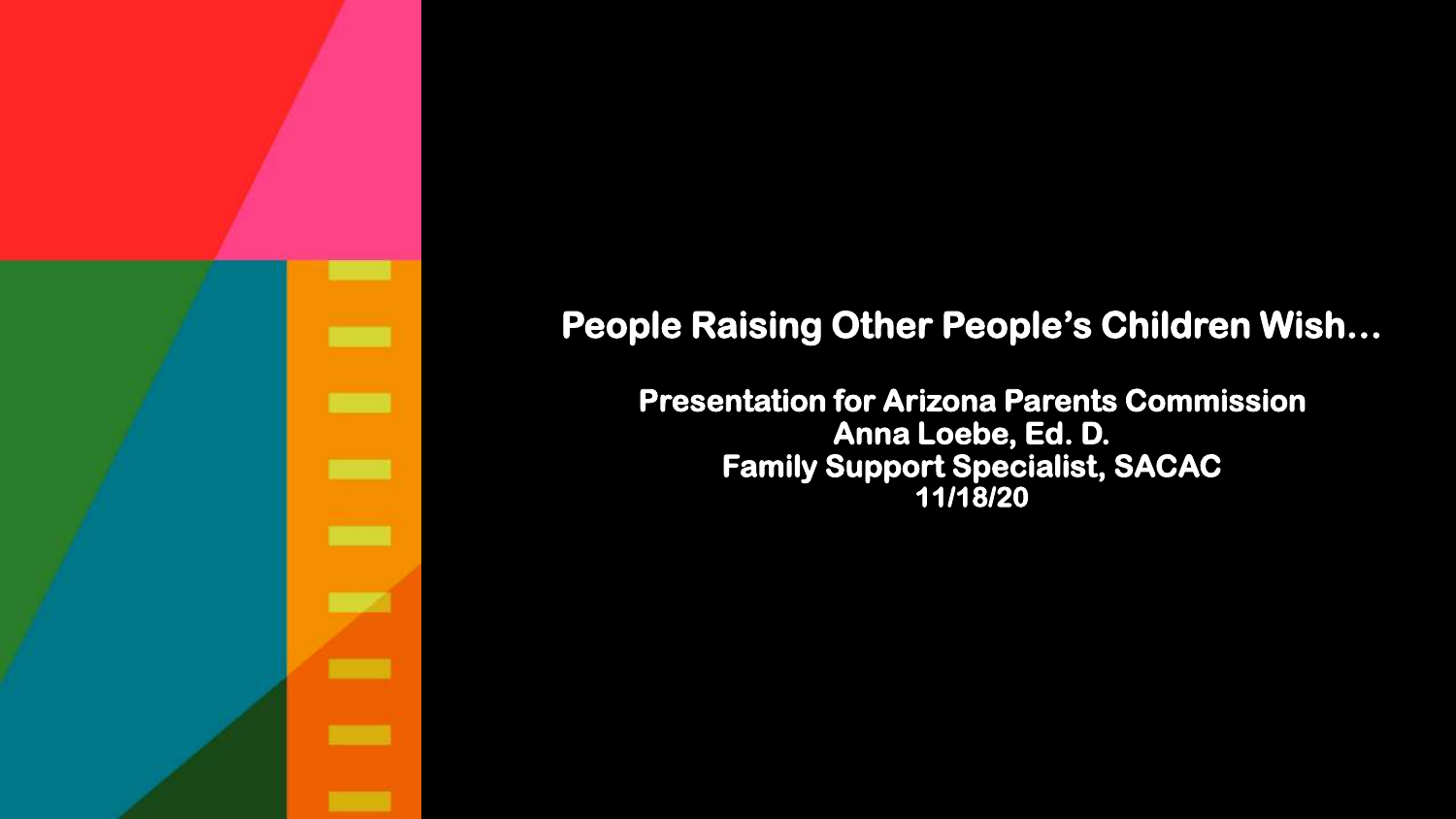### **INTRODUCTION**

#### **THANK YOU, PARENTS COMMISSION.**

- **Alcohol & Substance Abuse Prevention Education**
- **Grant funding STEP parent education at Children's Advocacy Center in Tucson**

#### **COLLABORATION FOR THE COMMON GOOD**

- **Parents, Courts, Education, Law Enforcement, Mental Health Services, and Drug Treatment**
- **Addressing the direct and indirect results of substance abuse.**

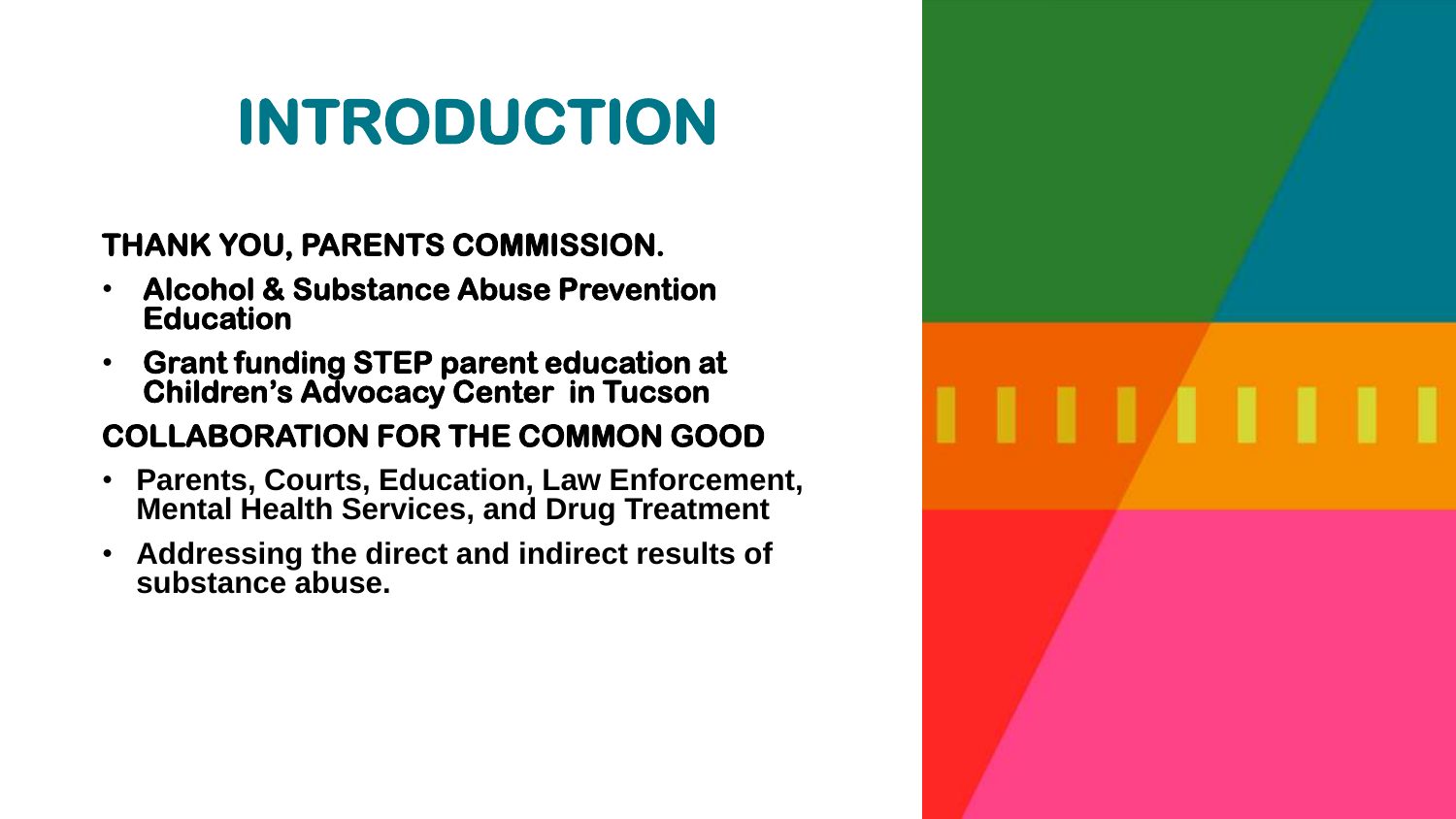#### **CHILDREN'S ADVOCACY CENTER OF SOUTHERN ARIZONA**

**A safe, compassionate, healing environment for children who have been a victim or witnessed a crime**

#### **https://www.sacacenter.org/**

**A child-sensitive environment providing the following services in one place:**

- **Investigative and advocacy services to child victims & their non-offending family members.**
- **Expert medical evaluations, videotaped forensic interviews, crisis intervention and case coordination with law enforcement and Department of Child Safety**
- **Children who cannot return to their family home receive clothing, books, a blanket and teddy bear to take to temporary foster care. They are fed at the Center if they are hungry, and they are comforted and cared for by trained staff.**

**Community outreach to prevent child victimization and to stop the cycle of abuse:** 

- **The Prevention Specialist teaches school age children annually how to keep themselves safe and report abuse.**
- **The Outreach Coordinator provides training to adult professionals throughout southern Arizona on the Mandated Reporting law, including staff from schools, day cares, hospitals and agencies working with children.**
- **STEP parent education classes**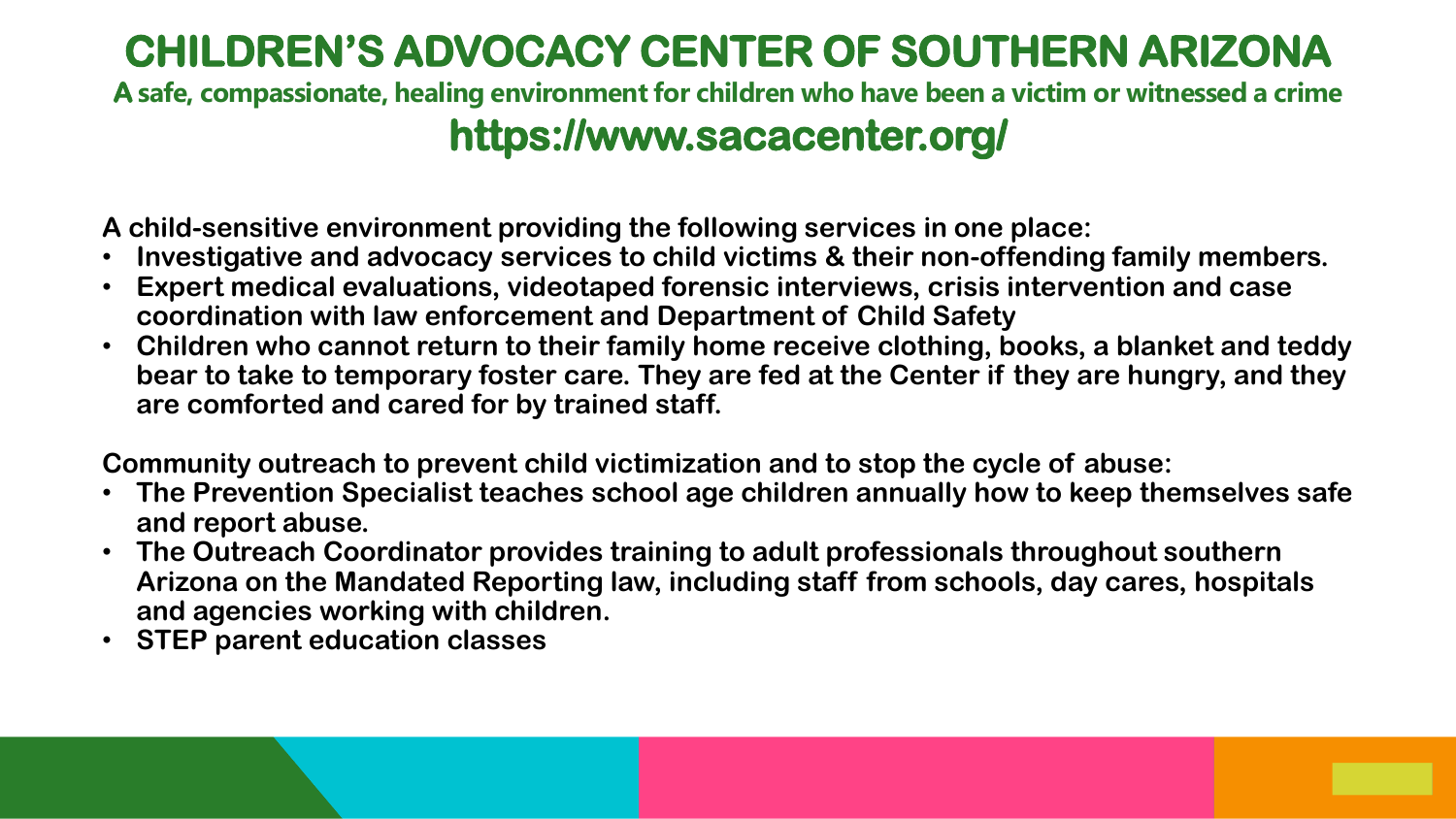### **QUESTION FOR THE MONTH:**

**How can we best support all caregivers who answer the call to care for other people's children?**

**Kinship caregivers Foster parents Permanent Guardians Adoptive parents …anyone who commits to caring for a** 

**child separated from birth family…**



Consider foster cere and adoption.



National Adoption Month 2020 LSlowa.org/foster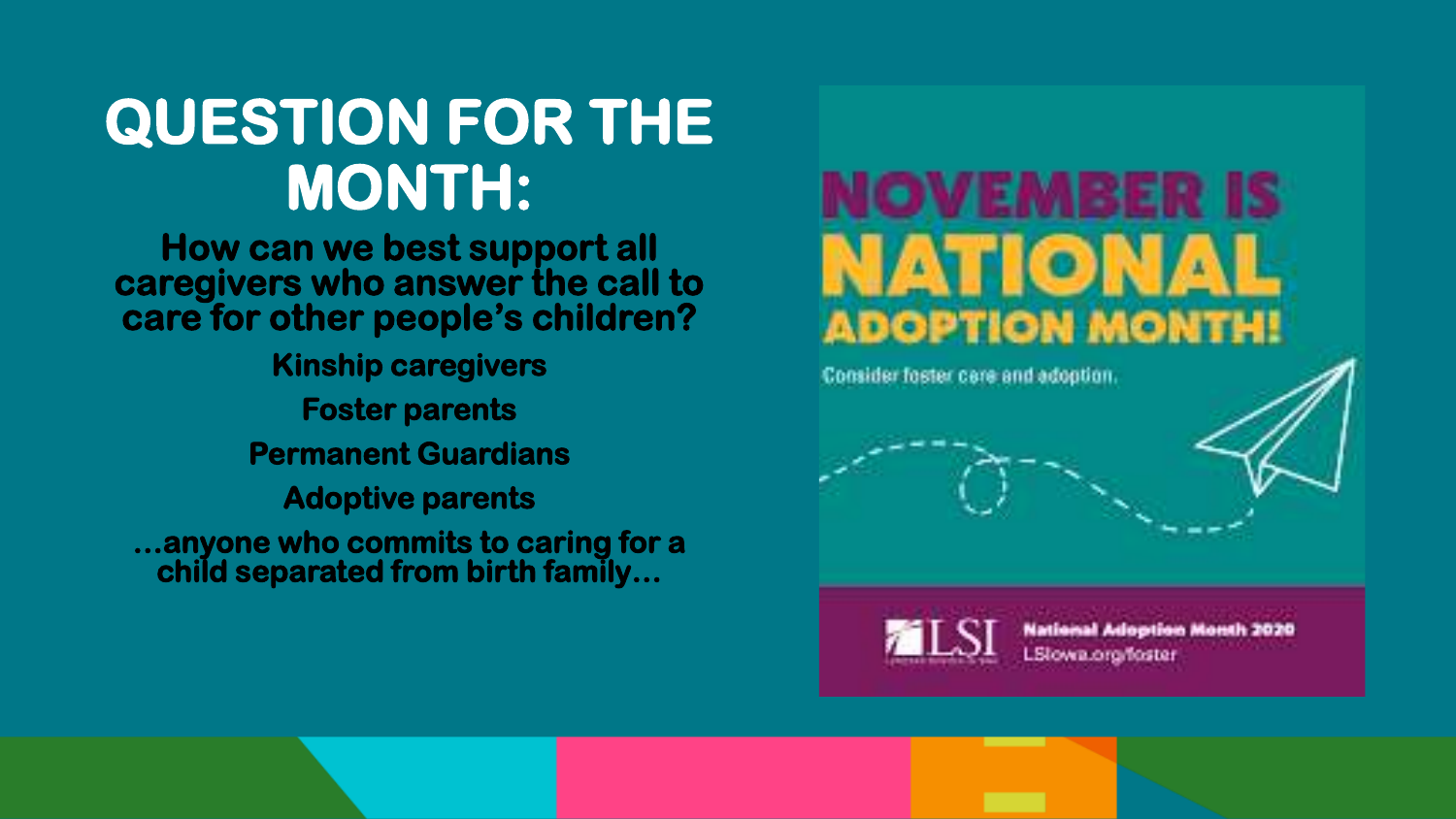### **Alcohol & Drug Abuse IMPACT ON EDUCATION**

#### **EDUCATORS & SUPPORT STAFF face students who are…**

- **Hungry**
- **Chronically stressed**
- **Emotionally fragile**
- **Challenged in learning - brains changed by trauma and/or exposure to alcohol and/or drugs**
- **Grieving separation from parents**

#### **Building Relationships as a Foundation of Trauma-Informed Practices in Schools**

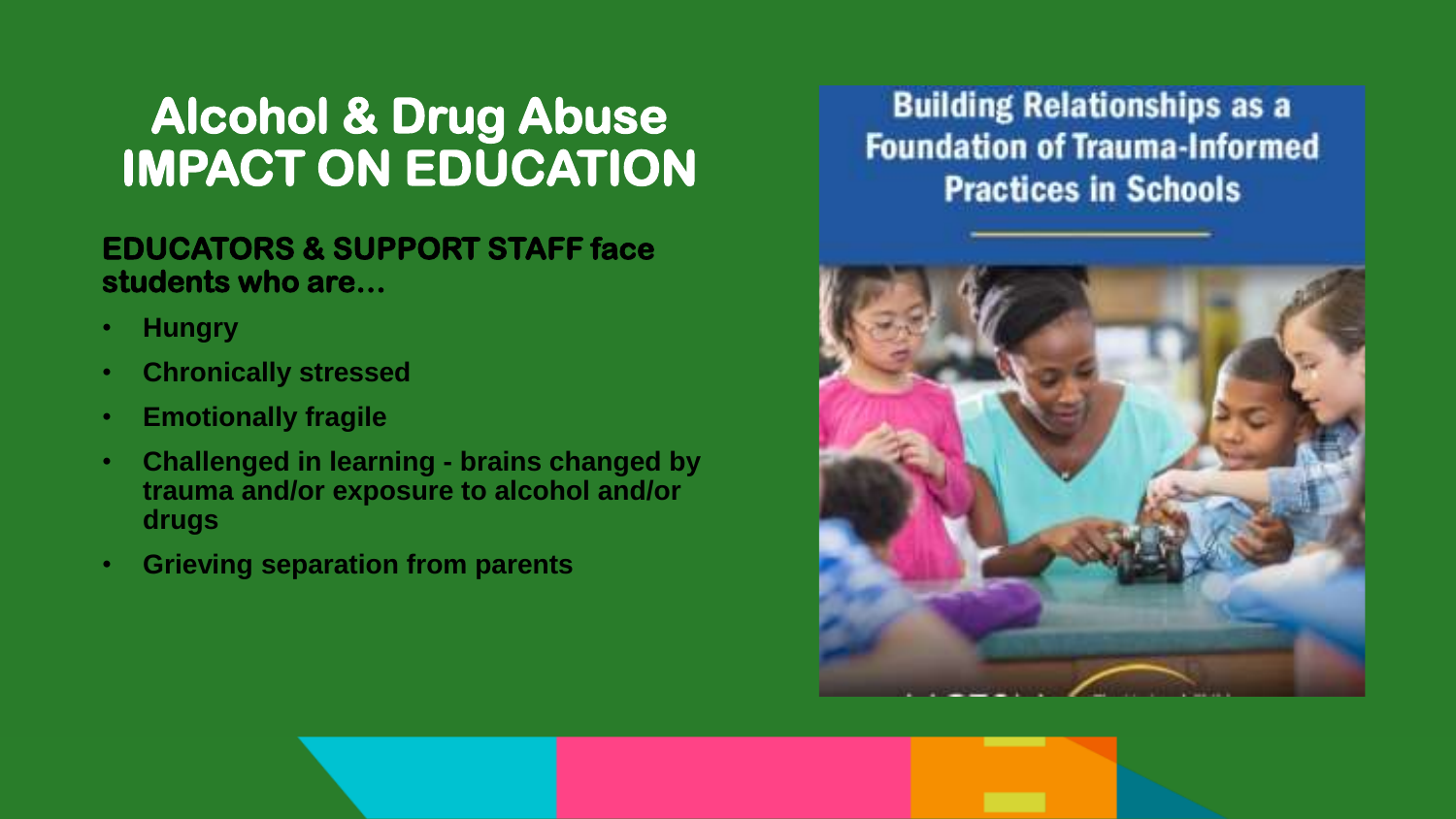#### **CHILDREN REMOVED FROM HOMES… FACE PLACEMENT in… Alcohol & Drug Abuse IMPACT ON CHILD WELFARE & MENTAL HEALTH SERVICES**

- **Kinship Care**
- **Community Foster Care**
- **Permanent Guardianship & Adoption GRIEVE separation, losses, abuses SOME receive MENTAL HEALTH SERVICES… SOME face JUVENILE DETENTION… ALL involved in COURT HEARINGS.**



**Removed** - living in bureaucracy

OCF Child Wallare Services Transfilla

A spike in children entering Florida's child welfare system has led to a need for more foster families, better services

**BY EVAN WILLIAMS** 

es/diams@floridaweekly.com

BY THE HIGHIN HALF OF LAST VEAR, GERDRIDE IN South Florida were entering the state dependency system by "leaps and bounds," one Aies Isitilo

Removed from intensely troubled home and taken into custody by the Department of Children and Families, they were spread out theough that bureaucracy, filling foster

**SEE FOSTER, AB &**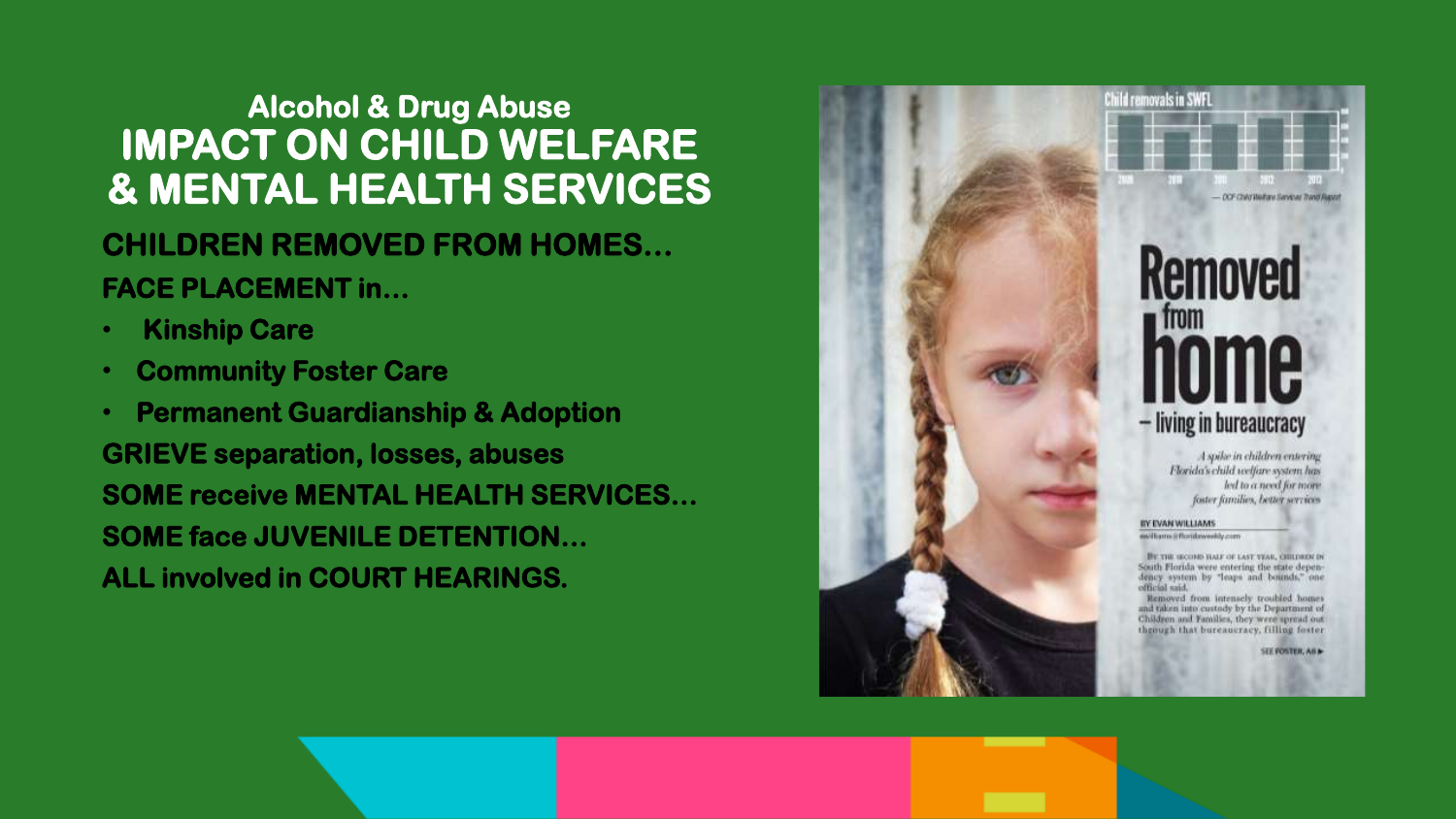

### **THREE WISHES**

- **Multiagency collaboration**
- **Training for providers - how to support adoptive parents**
- **More support services for kinship, foster, & adoptive parents**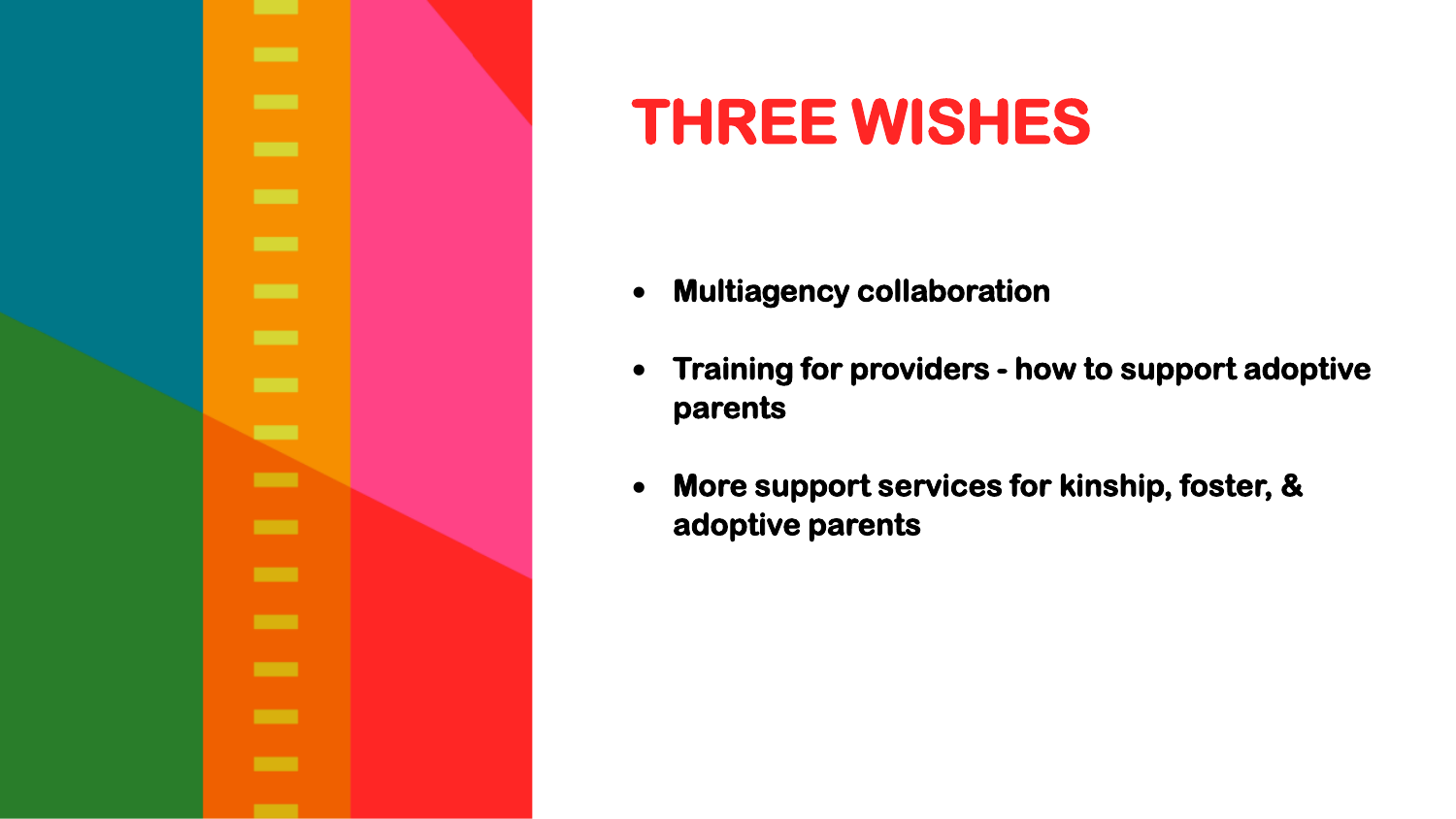

### **TWO CAVEATS**

### • **"Adoptive Parent"** • **Shifting Perspectives**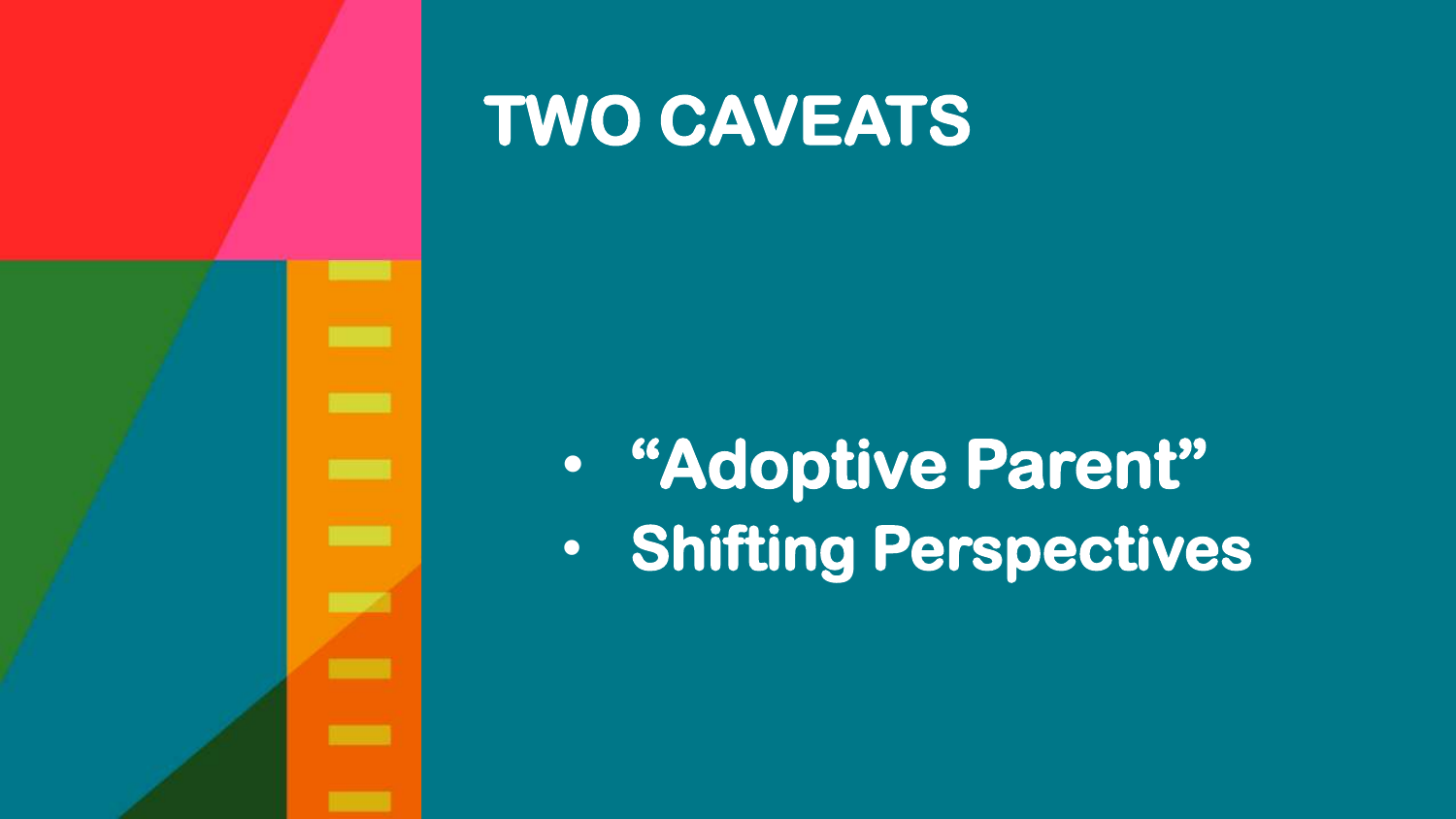### **"ADOPTIVE PARENT"**

**For this presentation: ~ any person who is raising another person's child - no matter the official or legal title.** 



It's not the word before parent that defines, but rather the love and dedication in the parent's heart.

 $\langle\!\langle \mathbb{Q}\mathbb{Z}\rangle\!\rangle$  adoption.  $\alpha$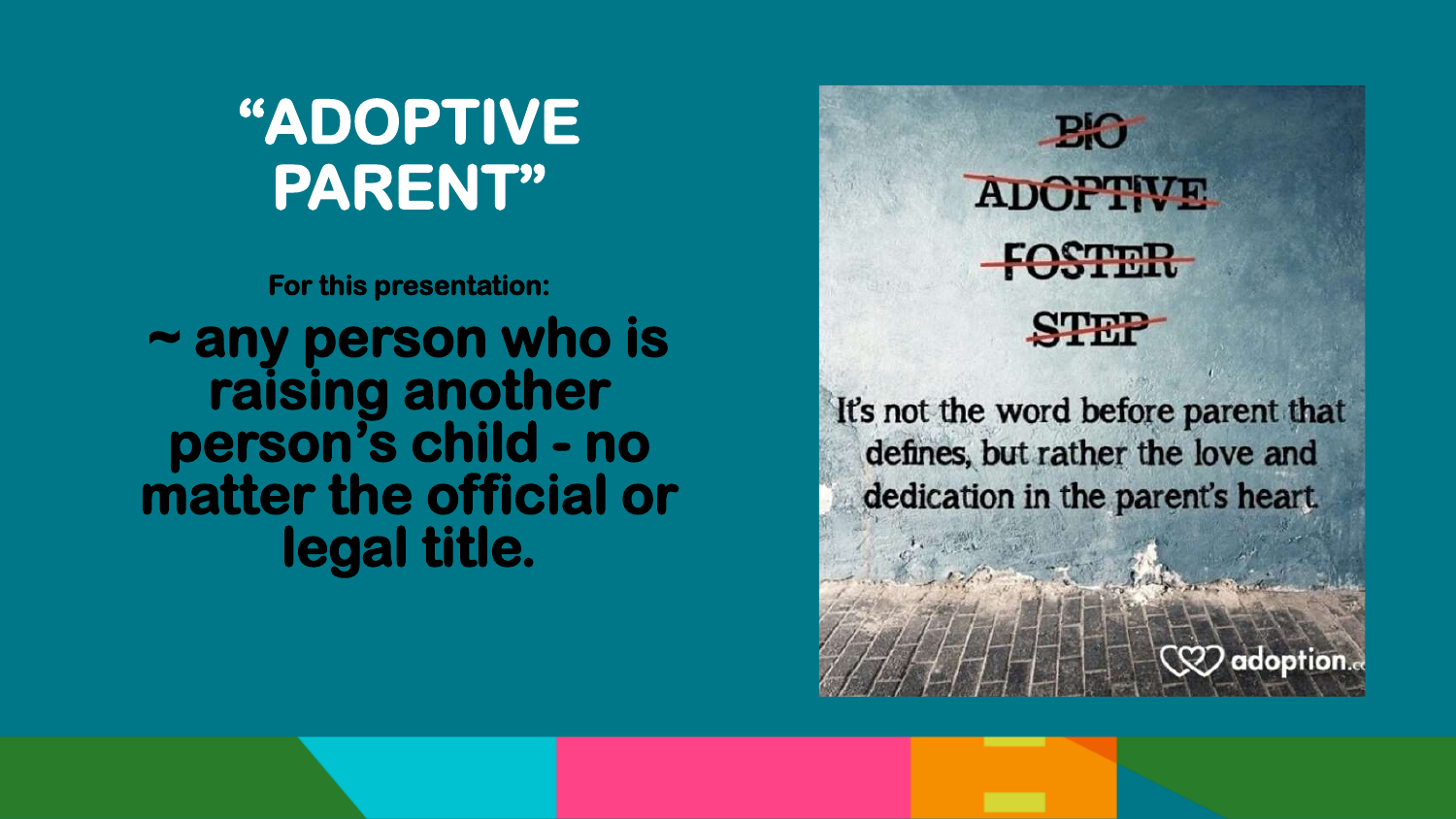

### **SHIFTING OUR PERSPECTIVES**

**REACTIONARY Why did he/she do that?!**

**TO**

**REFLECTIVE What happened to her/him that led to that behavior?**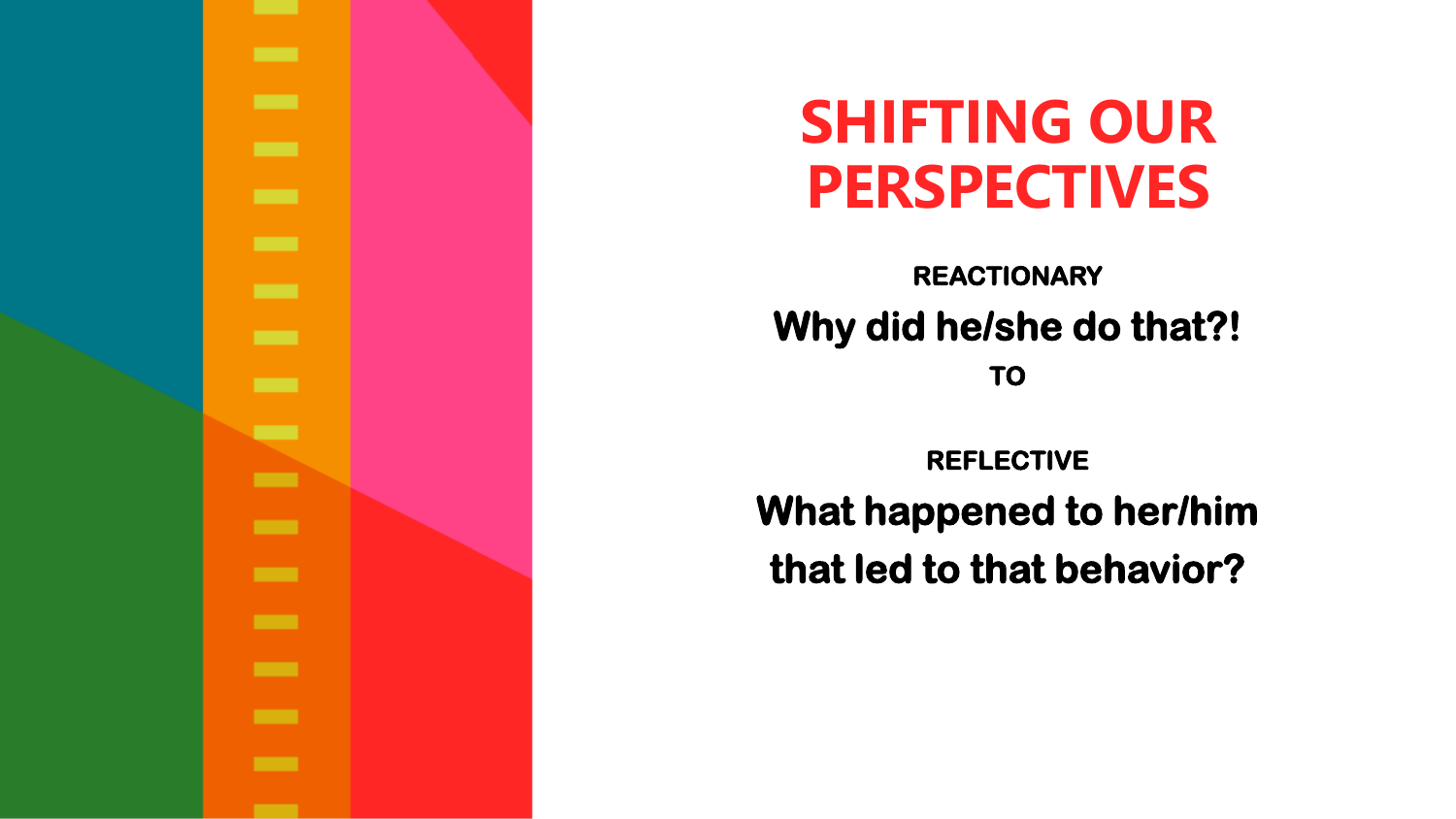### **WHAT HAPPENED IN THAT YOUTH'S LIFE?**

**It is only as we "adults… pass tests of increasing difficulty that the most severely troubled youngsters begin to trust that [we] adults really care more about who they are rather than what they do."**

**(Dennis & Lourie, Everything is Normal until Proven Otherwise, 2006, p. 71)**

There is no such thing as a "bad kid"-just angry, hurt, tired, scared, confused, impulsive ones expressing their feelings and needs the only way they know how. We owe it to every single one of them to always remember that.

Dr. Jessica Stephens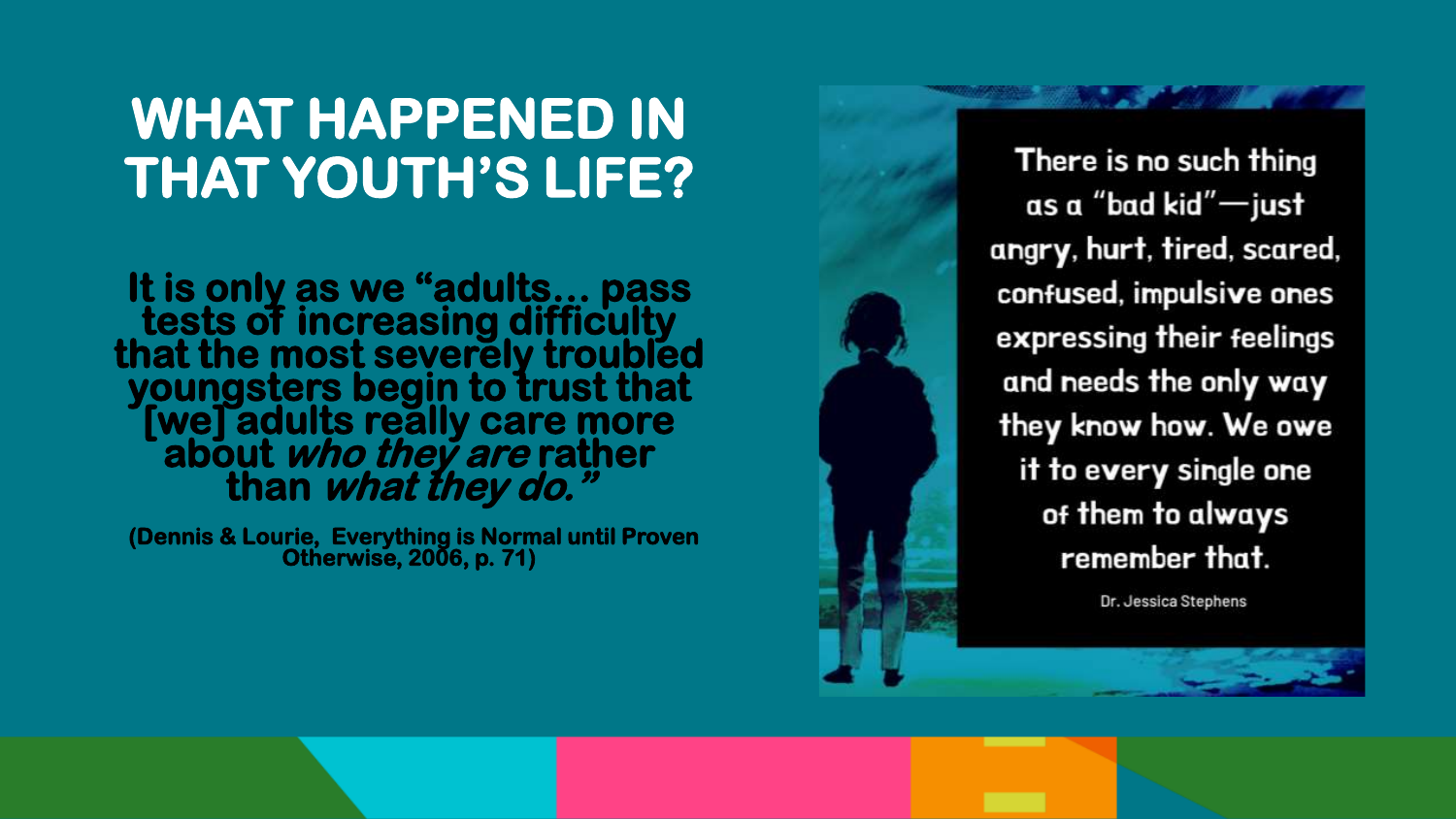#### **PLACEMENT to PERMANENCY to DISRUPTION?**

**The Adoption and Safe Families Act of 1997 (ASFA) requires that child welfare agencies find permanent families for children who cannot return to their birth parents.** 

- **Kinship caregivers, if not,…**
- **Community foster parents…**
- **Adoption or permanent guardianship…**
- **Disruptions… why???**

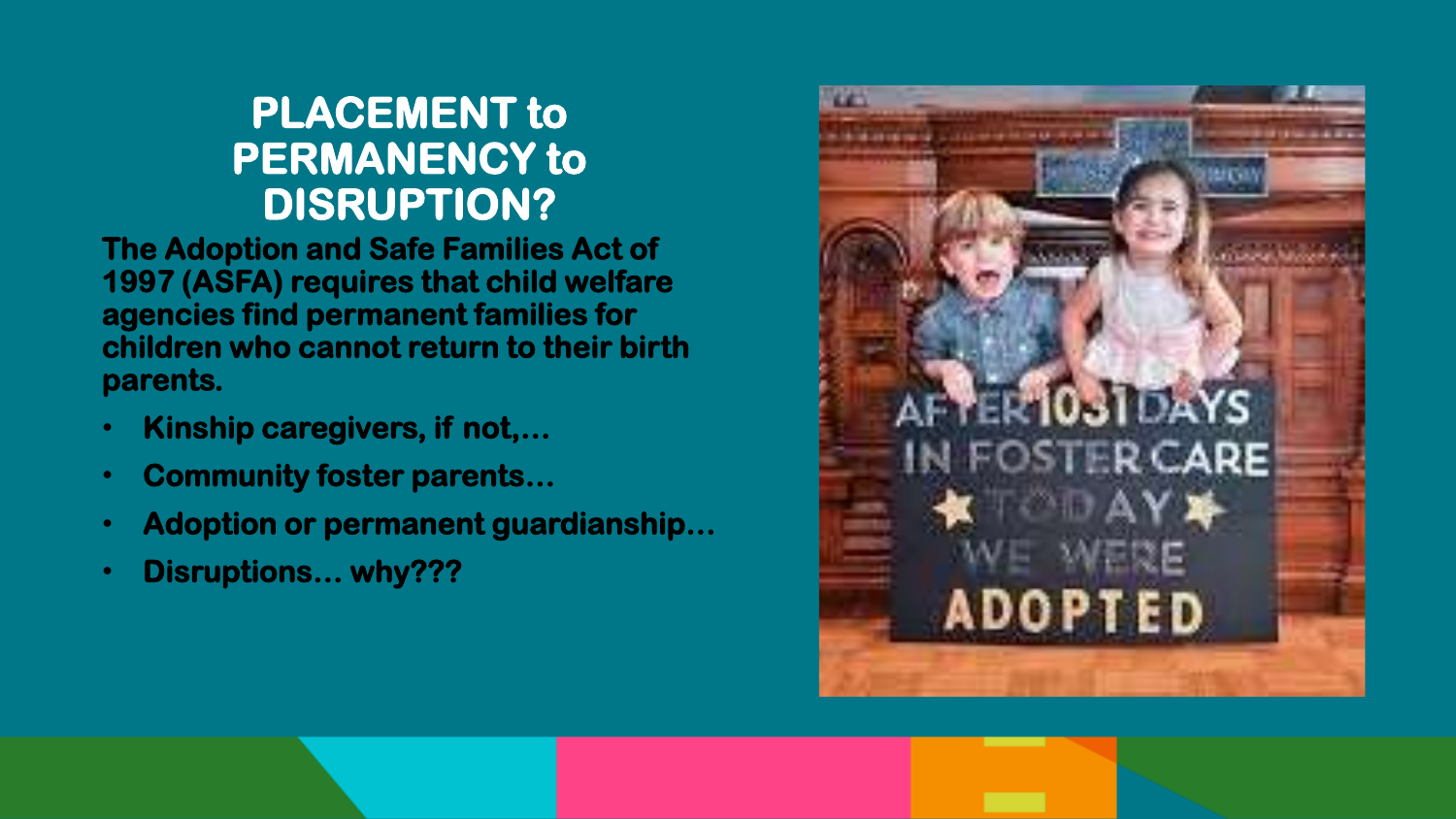### **POST-PLACEMENT SERVICES**

**Historically, once a permanency plan is put into effect, information, support and services for kinship and adoptive families go away.** 

**Efforts to provide post-placement services to families were not always considered necessary, nor the responsibility, of the child welfare agency.** 

"IT'S INCREDIBLY DIFFICULT TO RAISE CHILDREN IMPACTED BY THE EFFECTS OF EARLY TRAUMA. FAMILIES FALL APART. MANY ADOPTIONS FAIL. BUT IT DOESN'T HAVE TO BE THAT WAY. WHEN **VE SUPPORT ADOPTIVE PARENTS, WE SUPPORT KIDS FROM HARD** PLACES."

-IACD EXECUTIVE DIRECTOR FORREST LIEN



Institute for Attachment & Child Development Families strengthening families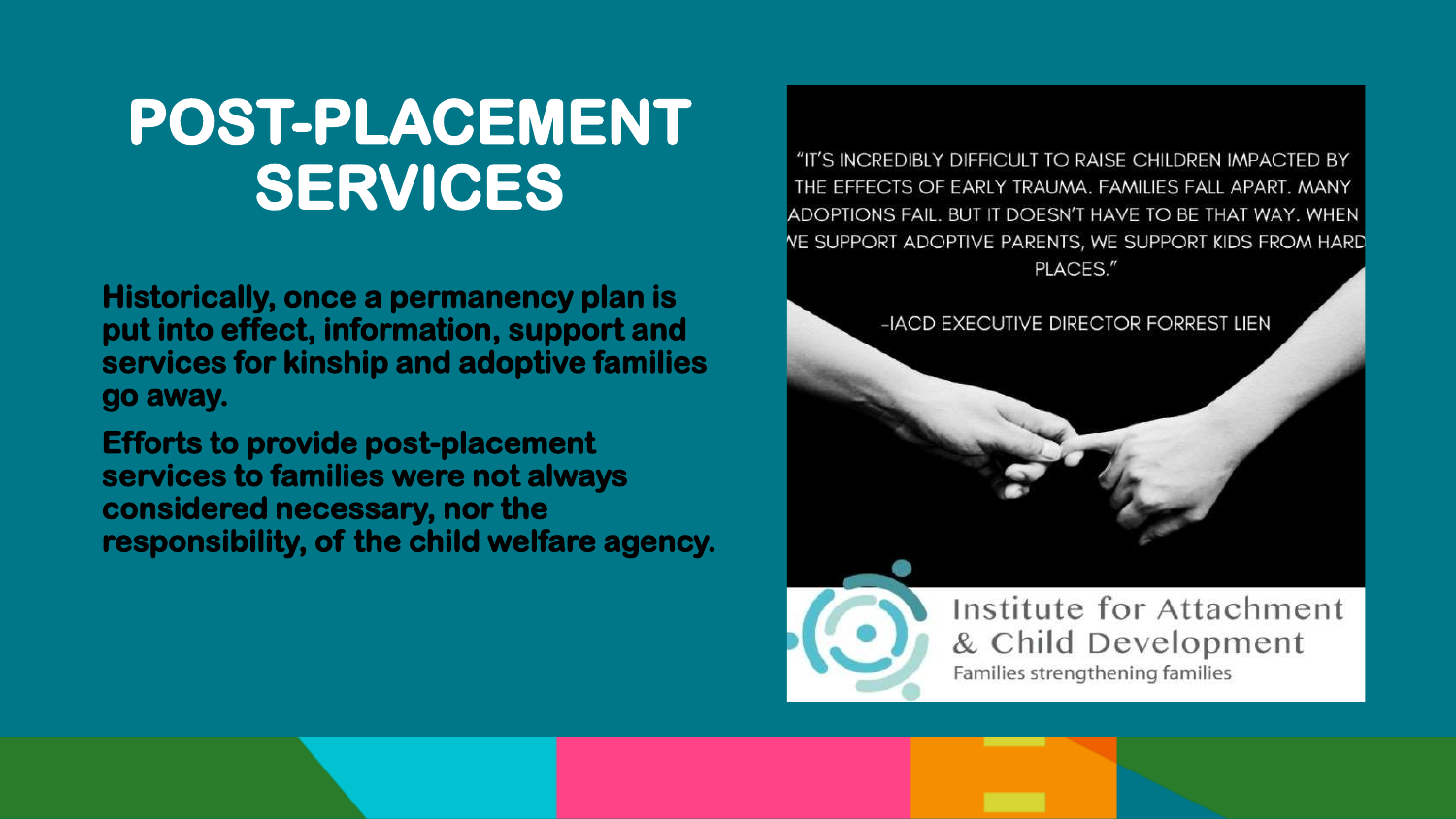

#### **AFTER PLACEMENT: WAYS TO SUPPORT ADOPTIVE PARENTS**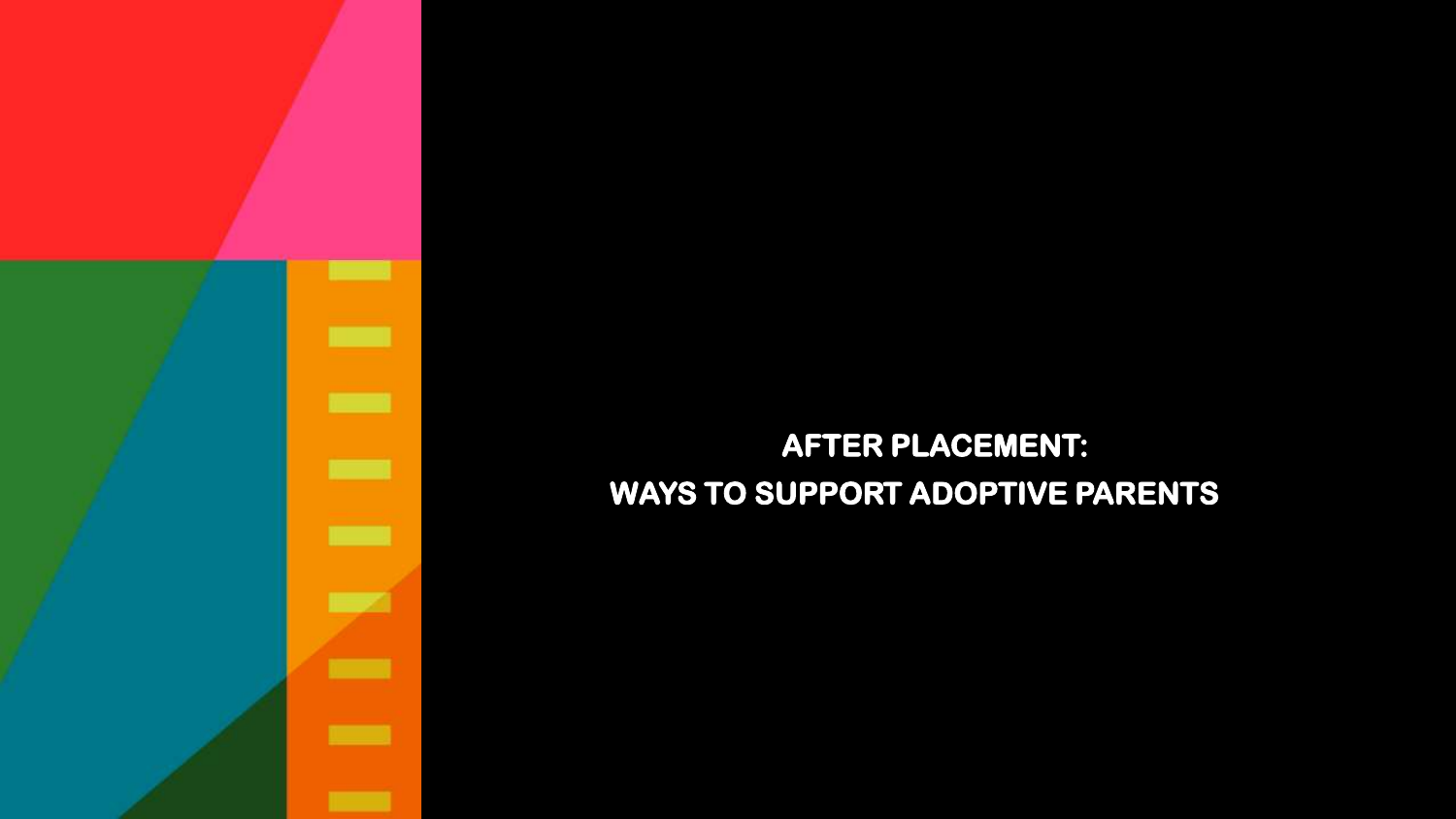### **MULTIAGENCY COLLABORATION**

- **Governor's Office**
	- **Child Welfare**
		- **Education**
- **Mental Health Services** 
	- **Drug Treatment**
		- **Law & Courts**
			- **Others…**

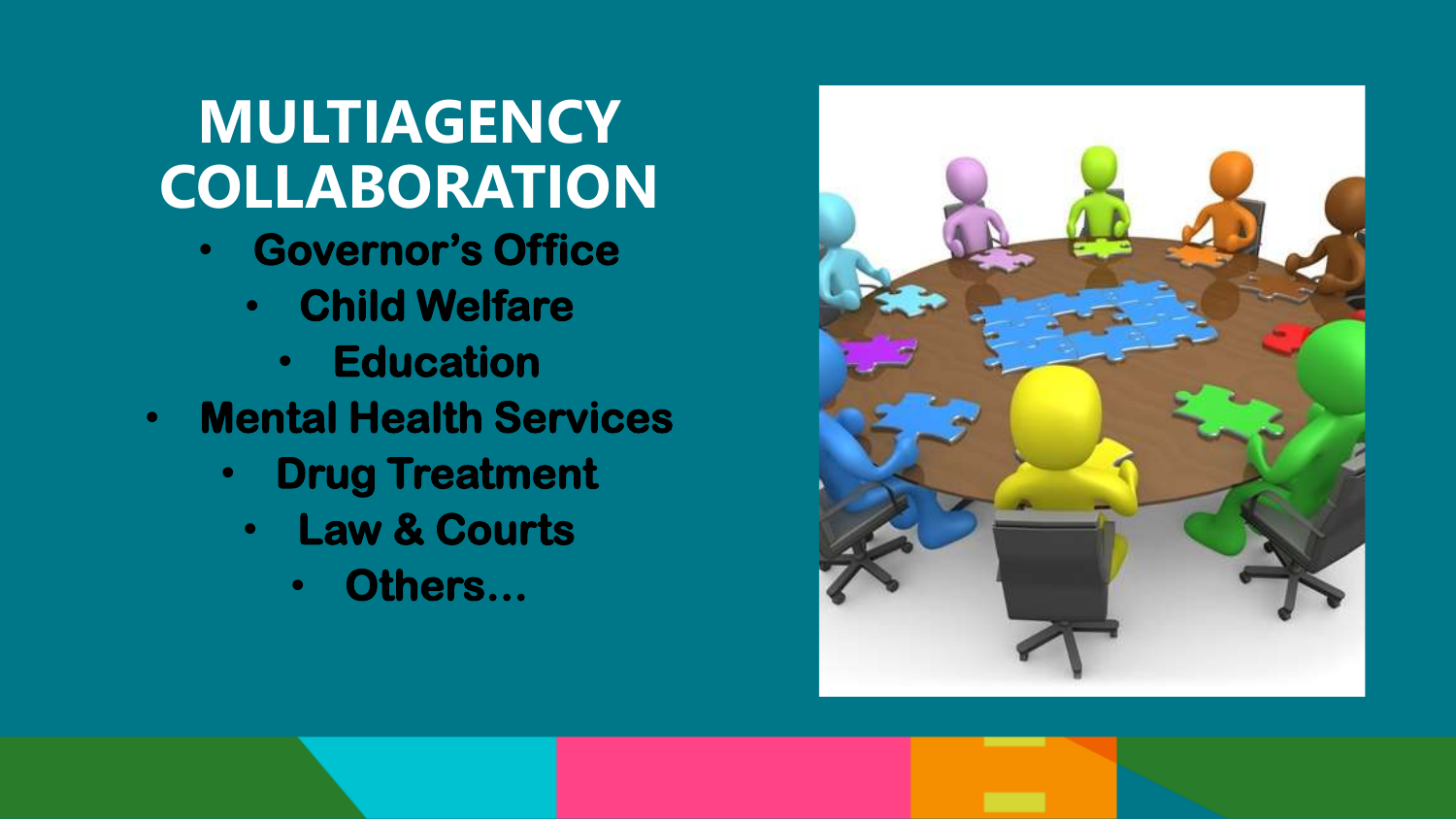### **Provider Attributes**

**Adoptive parents wish providers …**

- **Saw through a family systems perspective;**
- **Were culturally competent; and**
- **Used trauma-informed practices.**

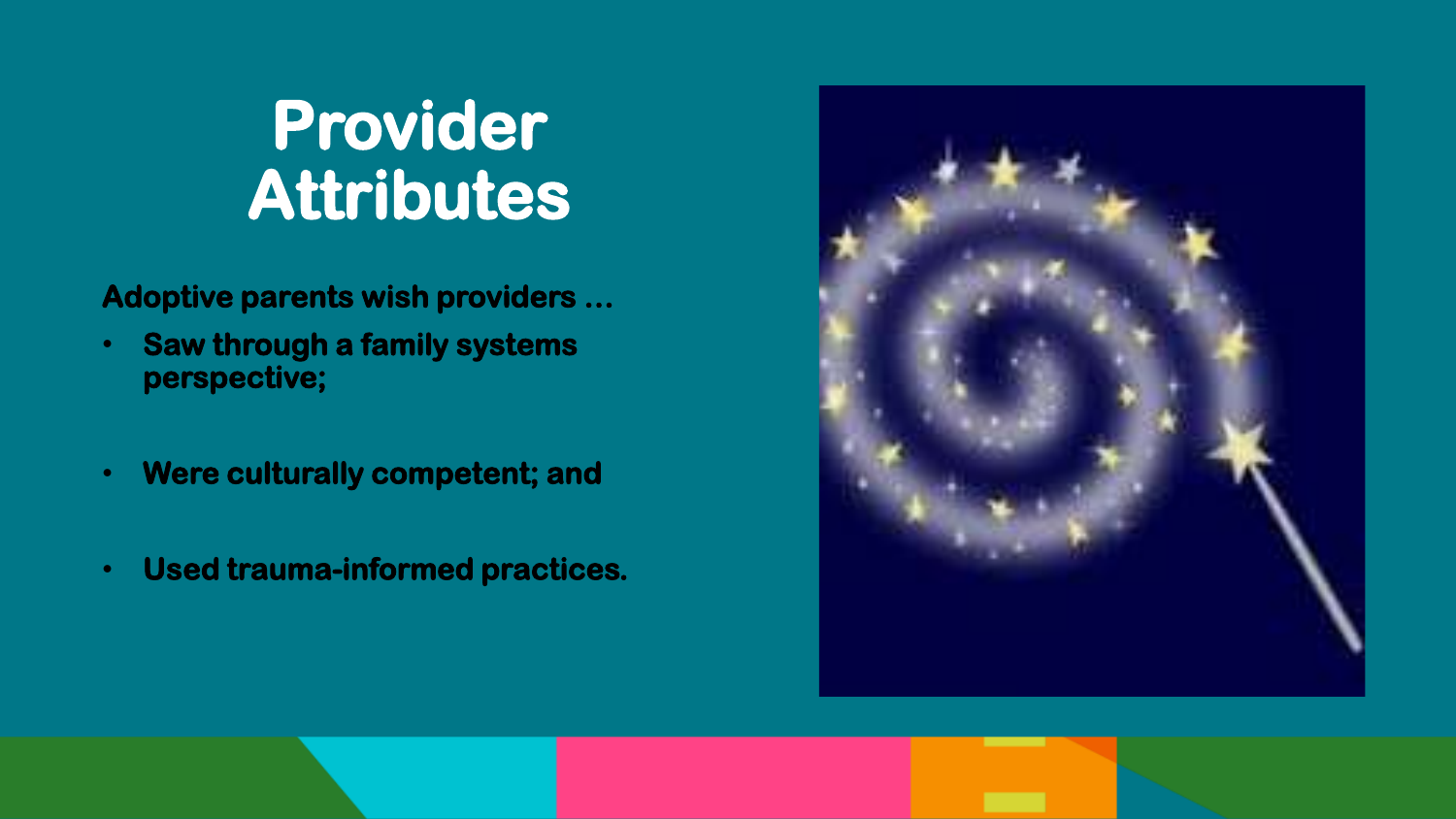#### **THE ADOPTED FAMILY – NOT AN ORDINARY FAMILY**

**All families face challenges. However,…**

**adoptive families face complex issues different from birth families.** 

**We need help addressing the effects of:**

- **adverse childhood experiences,**
	- **developmental trauma,**
	- **separation & losses,** 
		- **grief,**
- **and long- lasting identity issues.**





#### BESSEL VAN DER KOLK, MD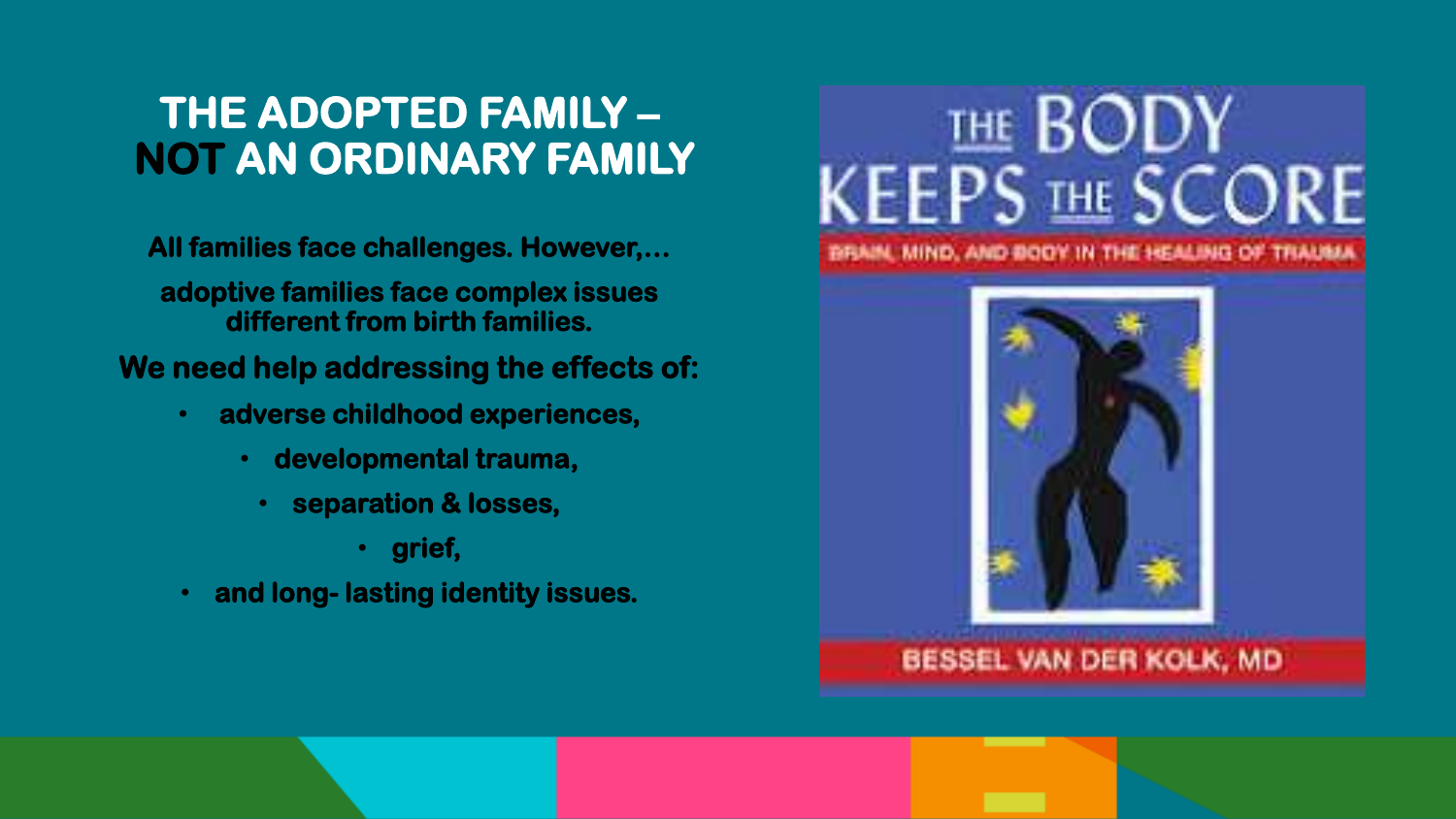

### **Adoptive Parents' Wish List**

- **Kinship Support Services Centers & Kinship Navigators**
- **Peer Support Groups**
- **Trauma-Informed Parenting & Self-Care Education**
- **Respite Care**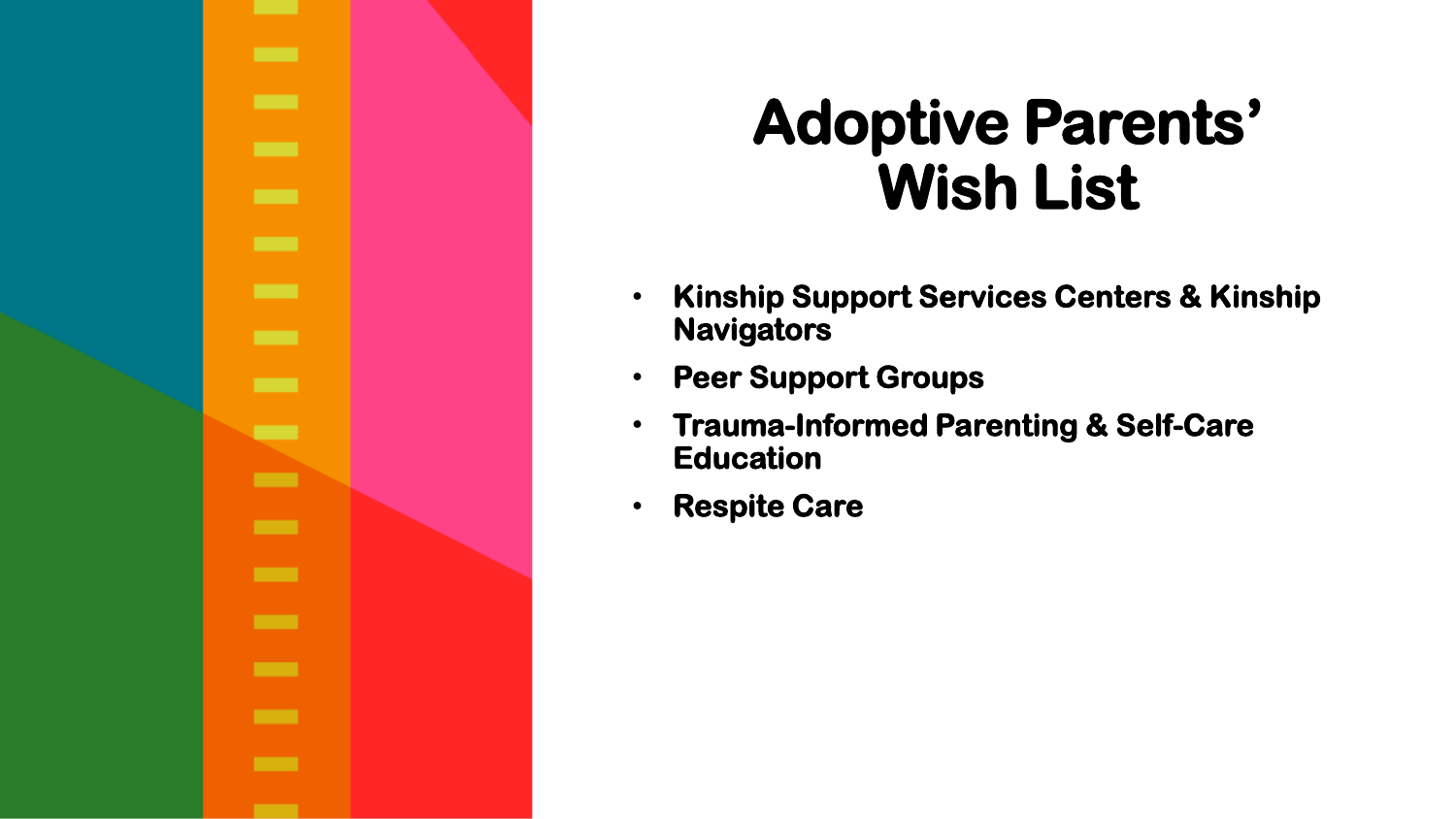#### **KINSHIP NAVIGATORS URGENTLY NEEDED!**

**Apply if you …**

- **Can listen to L...O…N…G …stories without looking at your watch**
- **Have excellent connections in the community**
- **Are willing to look under & around rocks for solutions**
- **Are a non-dualistic thinker; love to be innovative**
- **Encourage self-empowerment and advocacy in caregivers**

## **VSHIP CARE**

Kinship care is the full time care, nurturing and protection of children by relatives, members of their tribes or clans, godparents, stepparents, or any adult who has a kinship bond with a child. This definition is designed to be inclusive and respectful of cultural values and ties of affection. It allows a child to grow to adulthood in a family environment.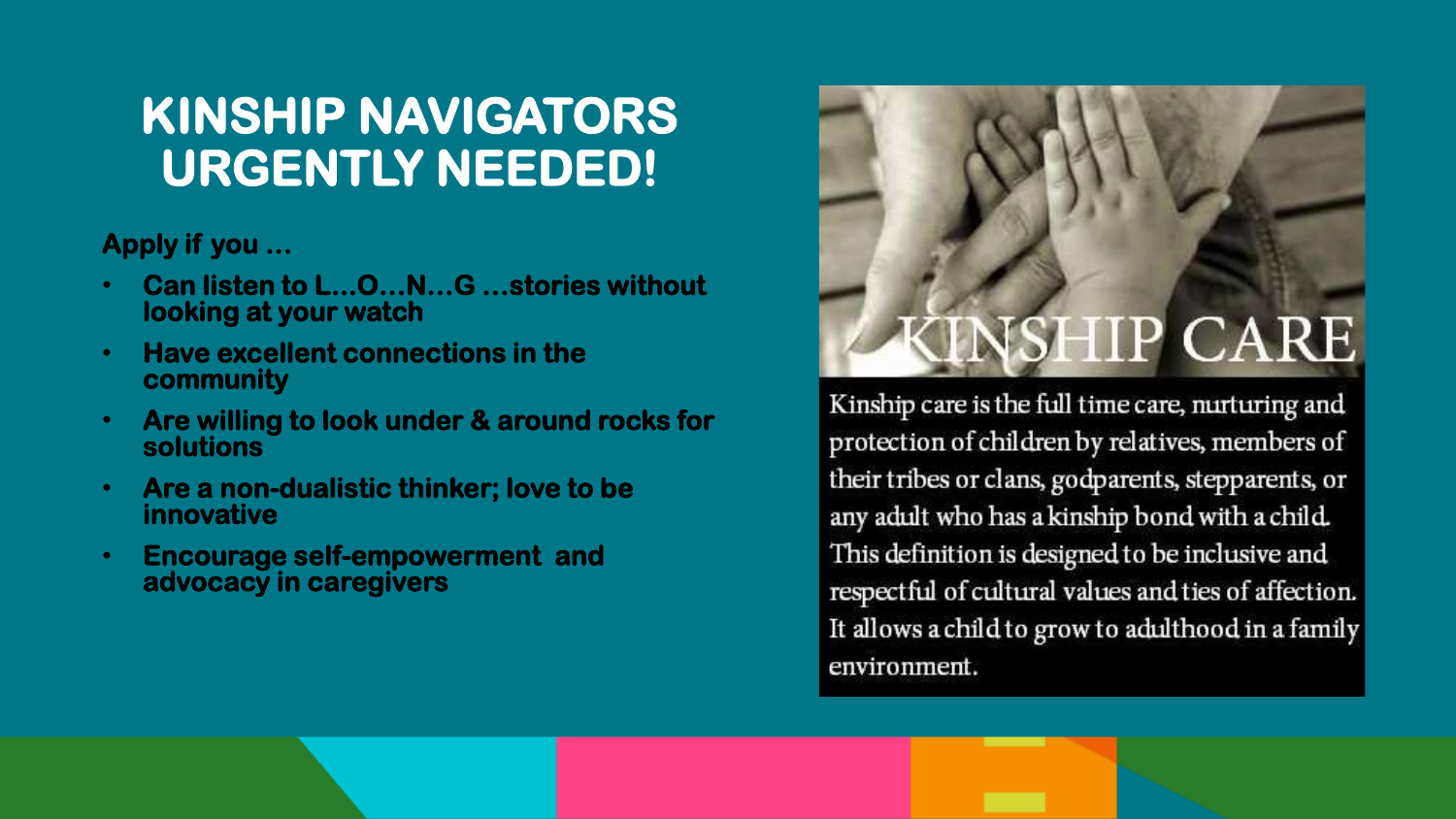### **PEER SUPPORT GROUPS**

**Adoptive parents who finally attend an effective support group,…**

- **Wish they had done so sooner**
- **Find companions who understand them**
- **Freely share what hurts most, parenting tips, resources, progress made by children, celebrations**
- **Guard their WEEKLY (or bi-weekly) meeting time**
- **Make lasting friends**

# ADOPTIVE, FOSTER AND KINSHIP<br>PARENT SUPPORT GROUP



### ELAWARE AND OTSEGO COUNTIE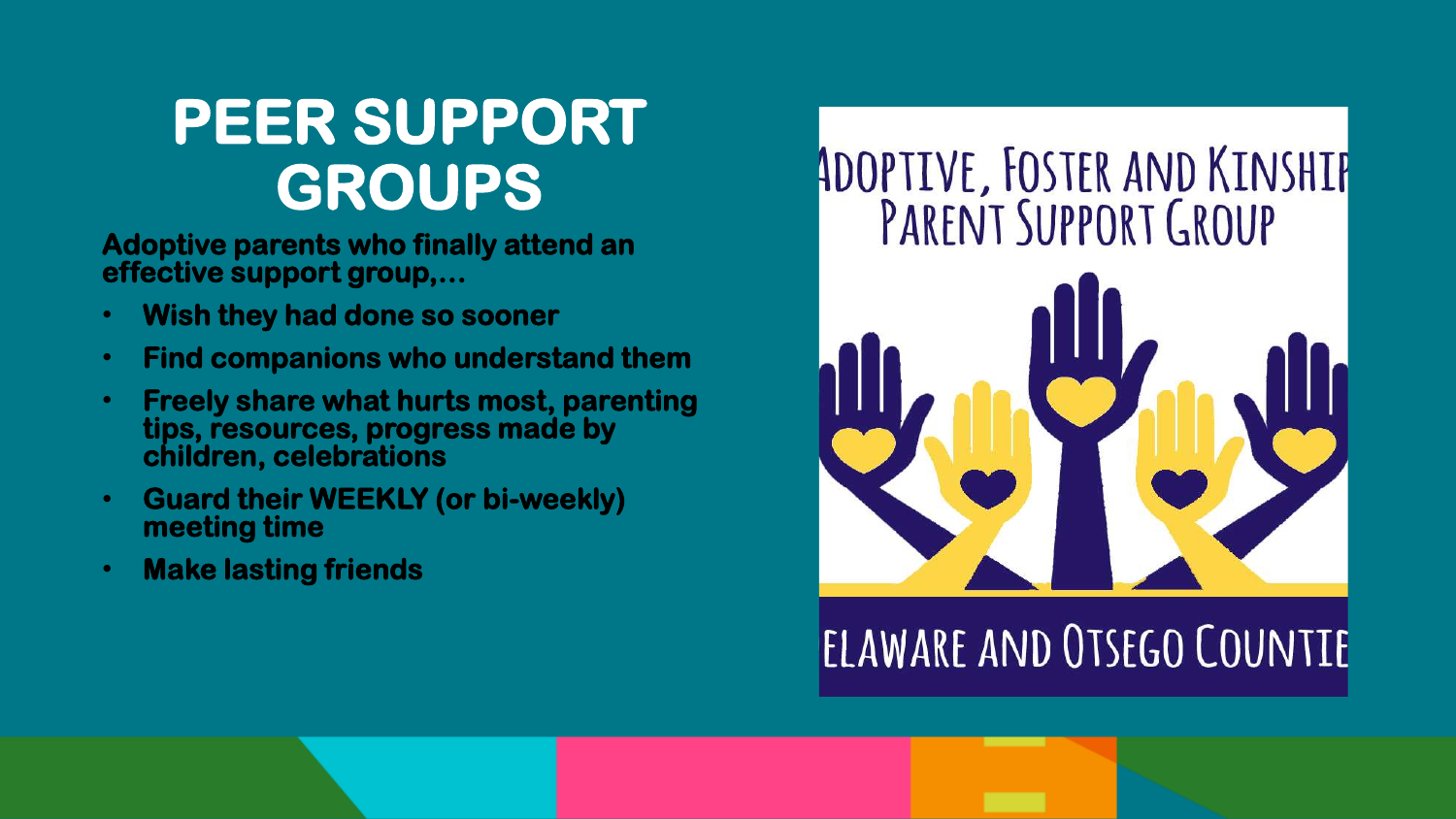#### **TRAUMA-INFORMED PARENTING & SELF-CARE EDUCATION**

**Adoptive parents who invest in parenting and self-care education…**

- **understand their children's behavior in the context of trauma,**
- **build their capacity to cope with challenges,**
- **identify appropriate strategies to meet their children's needs,**
- **choose providers who are trauma-informed,**
- **are eager to pass on their knowledge, and**
- **reduce stress as they learn new skills.**

#### The Three R's: Reaching The Learning Brain

Dr Bruce Perry, a pioneering neuroscientist in the field of trauma, has shown us that to help a vulnerable child to learn, think and reflect, we need to support them in a sequence which prioritises regulation first so that the brainstem can be calmed.



Heading straight for the 'reasoning' part of the brain with an expectation of learning. will not work so well if the child is dysregulated and disconnected from others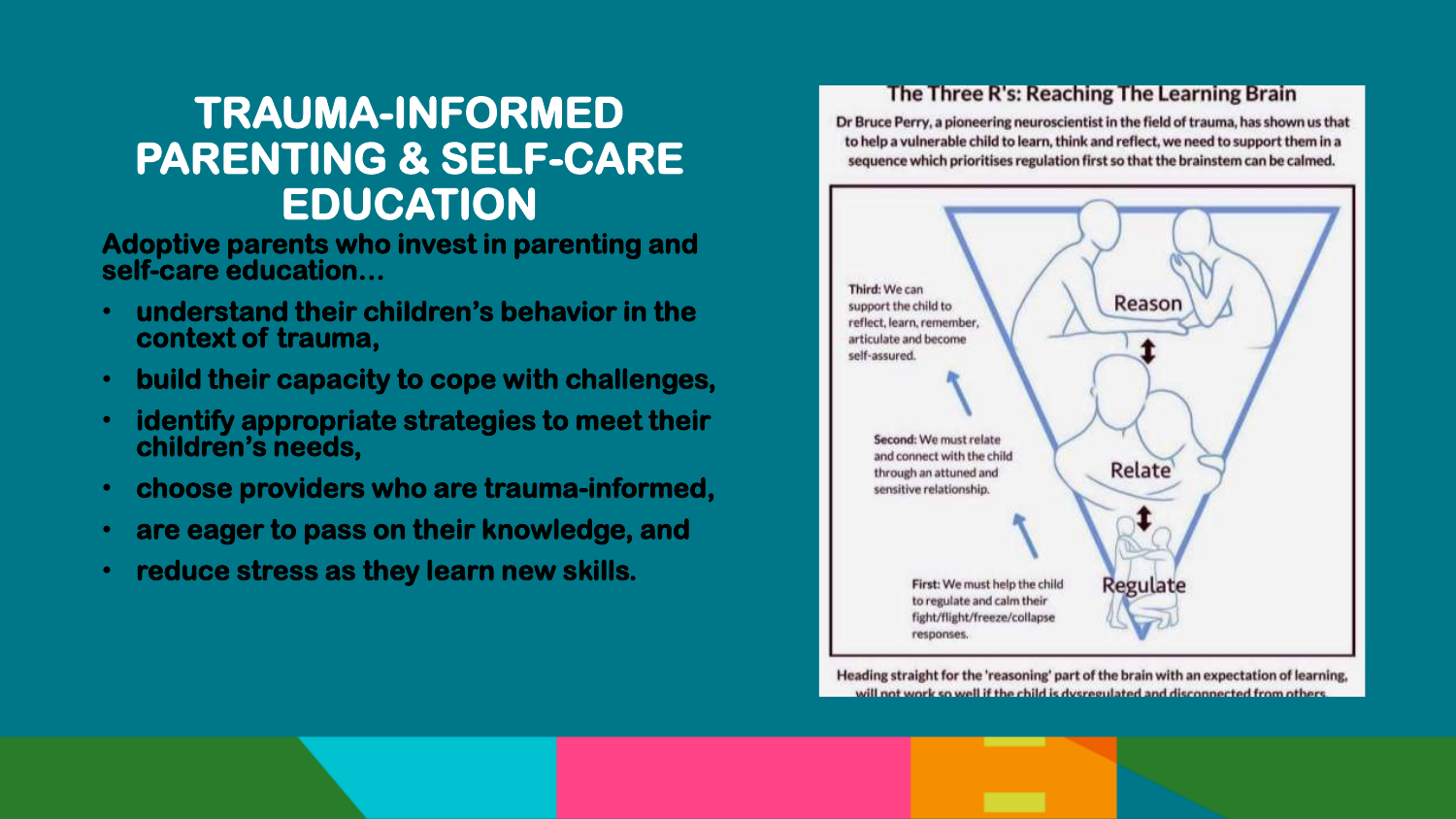### **RESPITE CARE URGENTLY NEEDED!**

**Adoptive parents dream about respite care …** 

- **Time to fill up their wells to keep going and giving to their children**
- **Not a luxury**
- **Especially needed by kinship caregivers – often grandparents on fixed incomes**

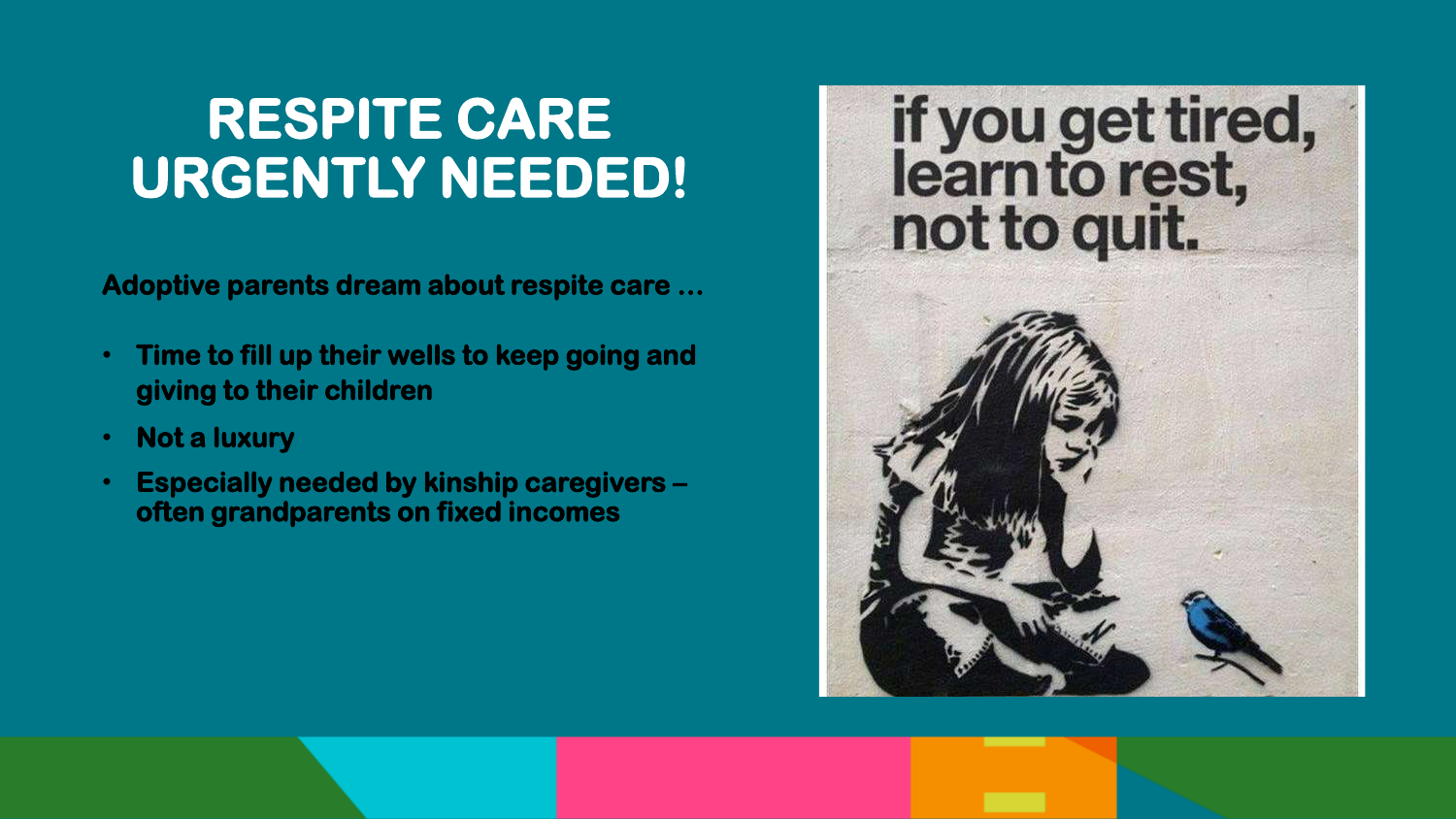### **SPREADING THE PIXIE DUST**

**…by shifting our perspectives of how we view complex blended families… we begin to understand how we can be of greater support ….**

- **Treat the family as a whole unit.**
- **Be culturally sensitive.**
- **Be trauma informed.**

**Continue to spread the pixie dust for collaborative efforts wherever we go!**

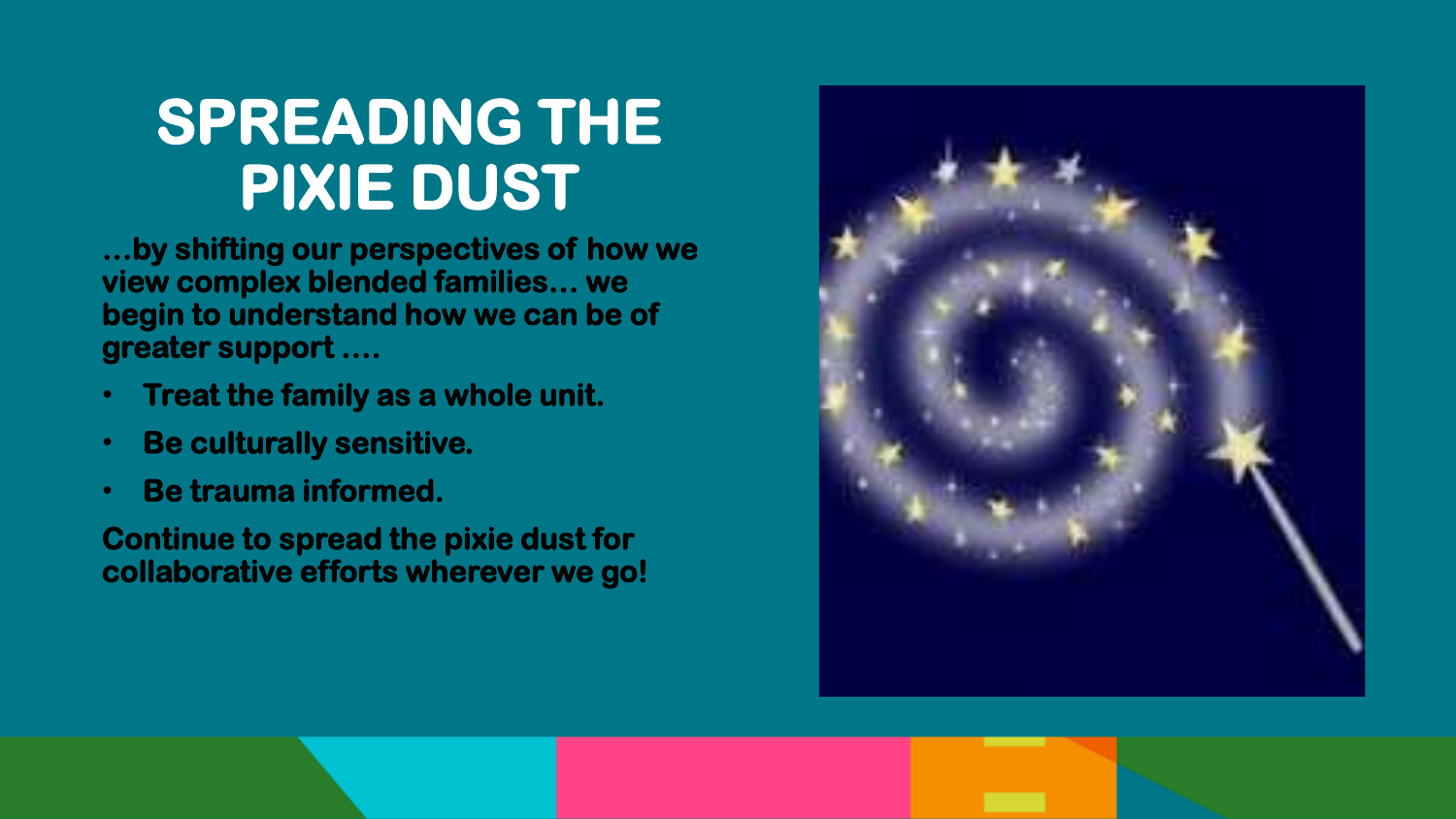Most parents in our county<br>agree they can be a better parent<br>when they have support.



### **YOUR REFLECTIONS**

**How does supporting adoptive parents align with your efforts in the prevention of alcohol and substance abuse?**

**What might you share from this presentation with others to garner more support of adoptive parents?**

**Questions?**